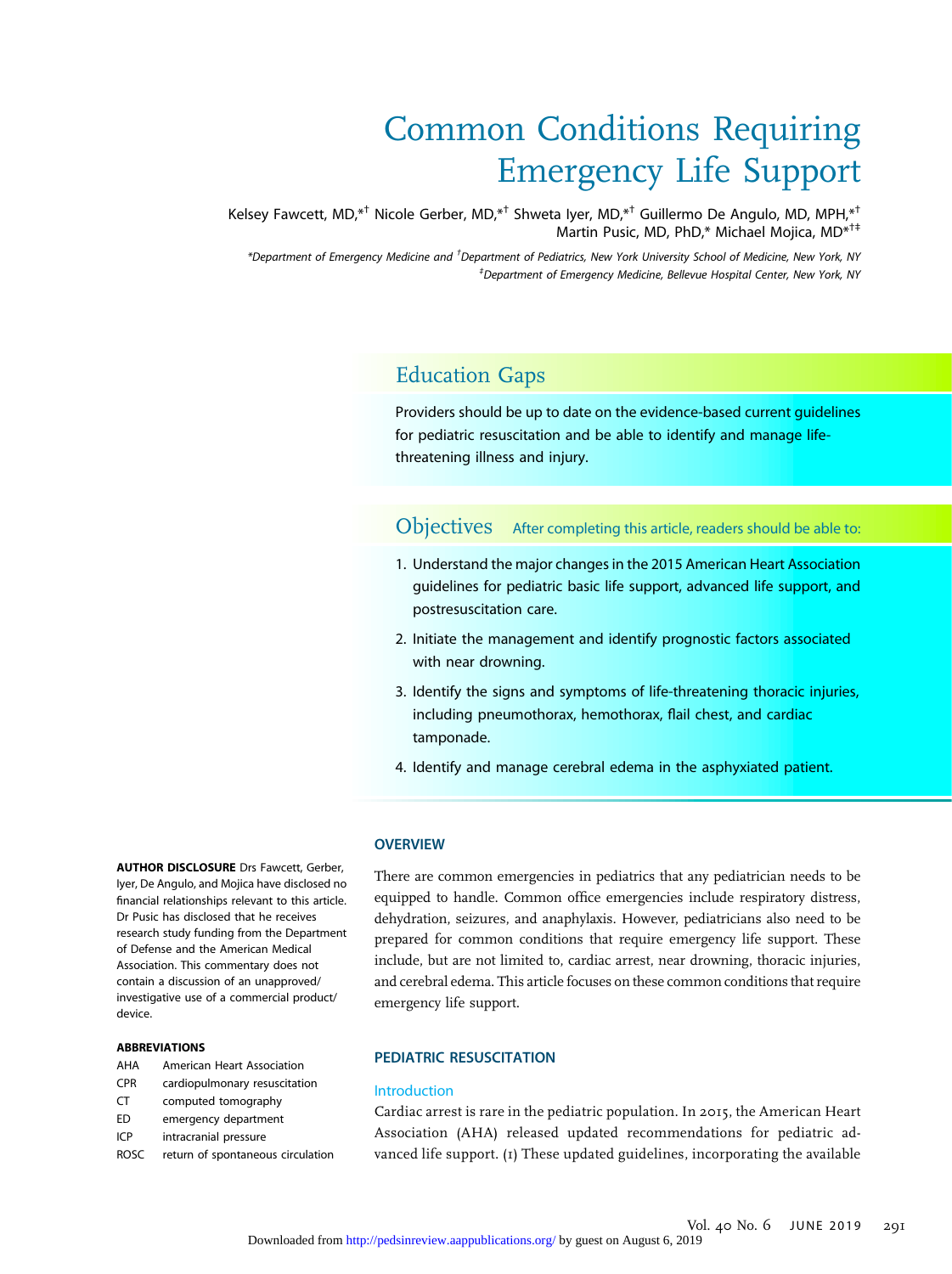evidence, can guide resuscitation efforts to continue to improve overall survival after pediatric cardiac arrest and, in particular, improve survival with a favorable neurologic outcome.

## Basic Life Support

An estimated 6,000 children experience out-of-hospital cardiac arrest per year in the United States. (2) The survival to hospital discharge is 11.3%, and survival with a neurologically favorable outcome is 9.1%. (3) The promotion of bystander cardiopulmonary resuscitation (CPR) remains important. Bystander CPR is performed in out-of-hospital pediatric arrest at an abysmally low rate of 46.5%, with the lowest rates in African American and Hispanic children. (3) Bystander CPR in children increases survival to hospital discharge by 3.7% and increases neurologically favorable outcomes by 2.7%. (4)

The sequence of interventions in cardiopulmonary arrest are different in pediatrics. In 2010, the general AHA guidelines changed from an airway-breathing-circulation (A-B-C) intervention sequence to a circulation-airway-breathing (C-A-B) sequence in an attempt to reduce the time to the first compression. (5) This recommendation was reaffirmed in 2015. However, evidence suggests that the focus on compression-only CPR may not be beneficial in the pediatric population. In infants  $\left($   $\lt$ 1 year of age), there was no improvement in survival with compression-only CPR compared with no CPR. (3) For older children, the provision of CPR, including rescue breathing and chest compressions, resulted in improved neurologically favorable survival. (3) Given the high rates of asphyxial arrest in the pediatric population, conventional CPR with rescue breathing is recommended. However, starting resuscitation with compressions will not delay the initiation of ventilations by more than 20 seconds. In addition, the sequence of interventions is of less importance in the health-care setting, where more than 1 provider is available and tasks can be accomplished concurrently.

#### Advanced Life Support

The 2015 updates have been changed to reflect the lack of clear evidence favoring either amiodarone or lidocaine, allowing for the use of either during pediatric cardiac arrest due to ventricular fibrillation and ventricular tachycardia with a pulse. (1) A recent pediatric study demonstrated improvement in the rate of return of spontaneous circulation (ROSC) and 24-hour survival with lidocaine use but no difference in survival to hospital discharge compared with amiodarone use. (6) In 2016, an adult study compared lidocaine with amiodarone and placebo in out-of-hospital

cardiac arrest and demonstrated no benefit to either medication over placebo. (7)

There have also been minor modifications to the recommendations for both depth and rate of compressions, with maximums now being added. For depth, the recommendation is that compressions be between 5 and 6 cm due to adult studies showing harm with deeper compressions. (8) There have been no changes to the depth recommendation of 4 cm in infants and 5 cm in children. For rate, the recommendation is now 100 to 120/min based on increased survival with compression rates in that range. (9)

There also continues to be conflicting evidence surrounding the benefits of extracorporeal CPR (extracorporeal membrane oxygenation) in the noncardiac patient. Extracorporeal CPR involves attaching the patient to a machine that externally oxygenates and circulates the blood. There does seem to be clear evidence of improved survival for cardiac patients, both in the postoperative period and otherwise.  $(10)(11)(12)$ However, a recent article suggests that it may have general benefits, with the caveat that more patients in the extracorporeal CPR group were patients with a cardiac history. (13)

#### Postresuscitation Care

Once ROSC is achieved there are evolving recommendations on how to maximize survival to discharge and improve neurologic outcomes. The newest literature focuses on the manipulation of temperature after arrest. There is a clear benefit to avoiding hyperthermia. (14) However, the 2 largest trials on therapeutic hypothermia after in-hospital (15) and out-of-hospital (16) pediatric cardiac arrest did not demonstrate a benefit of hypothermia over therapeutic normothermia.

Hypotension, defined as "a systolic blood pressure less than the fifth percentile for age," in patients with ROSC should be avoided because it is associated with an increased odds of in-hospital mortality. (17) The recommendations for oxygenation and ventilation goals are less clear. In the pediatric literature, it is uncertain whether hyperoxia (18) (19)(20)(21) or hypercarbia (19)(20) after ROSC have detrimental effects on outcomes. Current recommendations are to avoid extremes and target an oxygen saturation greater than or equal to  $94\%$ , but they do not include specific ventilation targets. (1)

The question of when to initiate, or terminate, CPR can be difficult. The AHA defines the goal of resuscitation as "to preserve life; restore health; relieve suffering; limit disability, and respect individuals' decisions, rights and privacy." (22) There is currently no single factor or combination of factors that reliably predict outcomes sufficiently to guide recommendations for initiation or termination of CPR. In addition, after ROSC, there are few well-studied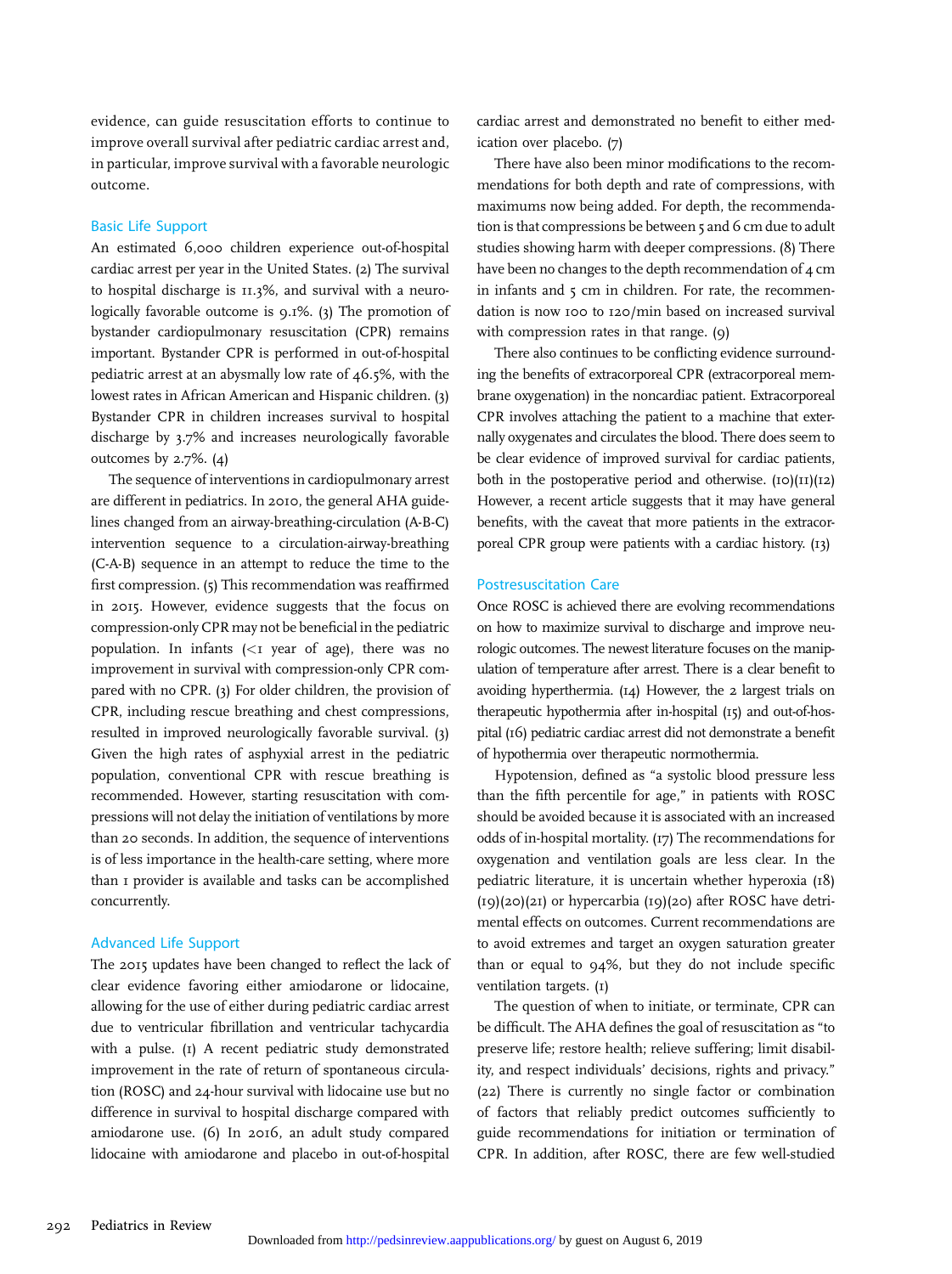factors that reliably predict neurologically favorable outcomes. Given that children's brains have a higher potential for recovery, the decisions surrounding starting and stopping CPR continue to be challenging and should be made in a discussion between the treating physicians and family members. Several studies have shown that it is beneficial to provide families the opportunity to be physically present at the resuscitation because this has been shown to decrease posttraumatic stress disorder–related symptoms (23) and lessen the pain of death (24) without being disruptive to the resuscitative efforts. (25) Early consultation with a palliative care team, even in cases of prognostic uncertainty, can be beneficial because many physicians have difficulty initiating and leading timely discussions on endof-life care in pediatric patients. (26)(27)

For cardiac arrest in pediatric patients, based on strong research evidence, pediatricians can:

- Continue to encourage conventional CPR with rescue breathing in pediatric patients (3)
- Promote bystander CPR (4)
- Know the role of extracorporeal membrane oxygenation, especially for cardiac patients  $(10)(11)(12)$
- Pay close attention to blood pressure and temperature in the post-ROSC period (16)
- Promote initiatives for the physical presence of families during resuscitation (23)

#### **DROWNING**

#### Introduction

Drowning accounts for 6,000 to 8,000 deaths in the United States (28) and at least 450,000 deaths worldwide annually. (29) Drowning rates are higher in low-income countries and, predictably, in countries with large accessible bodies of water. (30) In the United States, drowning and near drowning commonly occur in homes with pools and near bodies of fresh water. (28) Drowning is more frequent during the summer months and more common in males and non-Hispanic minorities. (31) There is a bimodal distribution in age, with peaks in the toddler and adolescent age groups. (31)

There are multiple individual risk factors for drowning and near drowning. For younger children, the main factor in drowning events is inadequate supervision by adults. (28) Alcohol use is a frequent trigger for these events and is involved in most adolescent drowning events. (28) Overestimating swimming abilities, risk-taking behaviors such as hyperventilating before submerging, and injuries such as cervical spine injuries also contribute to increased drowning rates. (28)

Several studies indicate an increased risk of drowning in children with epilepsy. (32)(33) A meta-analysis of patients with epilepsy demonstrated a 15-fold greater rate of drowning in this population. (32) Adequate anticonvulsant levels may not be protective, and these patients should be specifically counseled regarding water safety.

Apnea and aspiration lead to pulmonary complications and hypoxemia. (34)(35) Systemic hypoxia involves every organ, with poor outcomes attributed primarily to cerebral hypoxia. (36)(37) The primary systems affected are the pulmonary, neurologic, and cardiovascular.

#### Near Drowning

Near drowning is distinct from drowning in that the victim survives the drowning episode for at least some period. (31) Near drowning rates are uncertain, with an approximate estimate of being 3 to 4 times as common as drowning events. (38) Loss of consciousness is usually included in the definition of near drowning. (28) There are various subcategories of near drowning, including wet near drowning with pulmonary aspiration of fluids as well as dry near drowning with laryngospasm leading to hypoxia without significant aspiration. (39)(40) The clinical importance of these distinctions has not been established. Children who survive drowning may be left with long-term adverse health outcomes, which can increase health-care costs and create difficulty for families. (30)

#### Prehospital Care

The most important phase of treatment is the prehospital care phase. The most critical factor is immediate resuscitation, including CPR, by witnesses and bystanders. (37) CPR by laypersons has been demonstrated to improve survival. (37) If resuscitation is delayed until emergency medical services arrive, there is a poor chance of survival or survival with good neurologic outcome. (41) Because the main concern in drowning is hypoxia, rescue breathing alone, and compressions if necessary, can improve the rates of morbidity and mortality in near drowning. (37) If supplemental oxygen is available, it should be used to mitigate organ damage due to hypoxia. (37) Rewarming measures should be initiated immediately, especially for a core temperature less than  $QI.4^\circ F$  (<33°C). (37) Because these patients have typically swallowed large amounts of water, the high risk of emesis and aspiration can be diminished by placing breathing patients in a lateral decubitus position if CPR is not being performed. (34)

Routine cervical spine immobilization is not recommended for drowning victims without risk factors (such as a shallow dive or signs of trauma) and may actually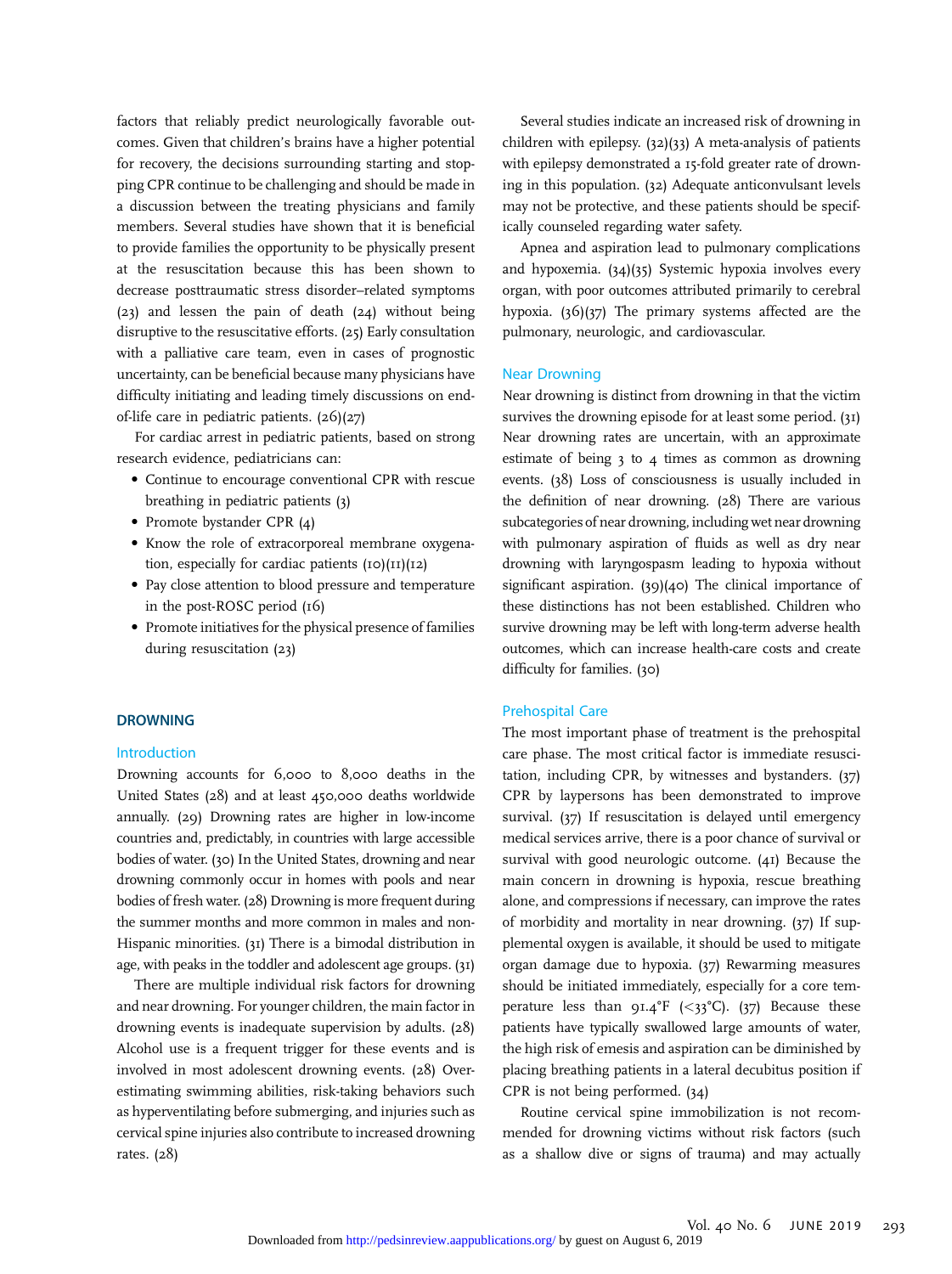increase the chances of aspiration. (37) The Heimlich maneuver is not recommended as a method of water expulsion as water in the lungs is rapidly reabsorbed and abdominal compressions increase the risk of regurgitation. (37) Arrhythmias requiring an automated external defibrillator, such as ventricular fibrillation, are rare, and management should not delay CPR. (42)

#### Emergency Department Care

In the emergency department (ED), early intubation and ventilation, or providing supplemental oxygen as needed, should be considered. (43) The patient should be monitored serially, with cardiac monitoring, end-tidal carbon dioxide monitoring, and oxygen saturation measurements. (34) Patients should be monitored with frequent blood gases and a baseline chest radiograph. (34) Acute respiratory distress syndrome is common; as a result, ventilation with high pressures may be necessary. (44) If there is concern for infection (ie, contaminated water), antibiotics should be administered. (45) An electrocardiogram and serum electrolyte measurements should be performed in near drowning victims, but these rarely show life-threatening or severely abnormal values, although metabolic acidosis is usually present. (46) Euglycemia should be maintained for optimal cerebral perfusion. (37)

Resuscitation and rewarming measures should continue once the patient is brought to the hospital. Multiple passive and active rewarming measures can be used in the ED, including removal of wet clothing, basic drying, protective warmed clothing or blankets, warmed intravenous fluids, inhalation of warmed oxygen, and lavage of body cavities with warmed fluids. (34)(37) Prolonged resuscitative efforts may be necessary in hypothermic patients until core temperatures are increased beyond 91.4°F (33°C). Cases of complete recovery have been observed in hypothermic patients despite cardiac arrest. (47) Therapeutic hypothermia has not proved beneficial, (41) although hyperthermia should be avoided.

Although a variety of ED interventions have been put forth, no specific intervention has demonstrated clear superiority to good medical management alone. Candidate interventions not shown to be clearly beneficial include high-dose barbiturate treatment, intracranial pressure (ICP) monitoring, and protective hypothermia. (42)

#### **Disposition**

Hospital admission decisions can be guided by the patient's clinical status. Patients who are initially asymptomatic may develop delayed pulmonary edema as a result of ongoing damage to the alveolar lining. In a retrospective study of  $75$ 

pediatric near drowning patients, 98% of patients who had delayed onset of symptoms occurred within 4.5 hours of submersion, and all developed symptoms within 7 hours. (48) Another study confirmed that pediatric near drowning patients could be safely discharged after a 4- to 6-hour observation period if their initial Glasgow Coma Scale score was greater than or equal to 13, they required no advanced life support measures, and they had normal oxygen saturations and pulmonary examination findings after the observation period. (49) A normal chest radiograph in a patient who remains asymptomatic after a period of observation can guide the disposition decision, although chest radiographs were not found to be predictive of the clinical course. (48)

#### Prognostic Factors

Prognosis mainly depends on prehospital factors. Submersion times play a critical role, with submersions longer than 5 minutes having a poorer prognosis. (50)(51)(52) However, there is no clear submersion timeframe during which a near drowning event has a safer outcome.

Hypothermia is typically thought to result in a better outcome than warm water drowning because hypothermia has been postulated to be neuroprotective, especially if it occurs rapidly.  $(34)(42)(53)$  However, this has been questioned in a recent study, with cold water showing no protective effect regarding neurologic outcome. (52)

As mentioned previously herein, early resuscitative efforts are the most important factor in predicting a favorable outcome. (51) Previous studies have demonstrated that resuscitation efforts started within 10 minutes of the drowning episode are more likely to be successful, (51) and resuscitation efforts for longer than 25 minutes are typically associated with poor outcomes. (54)(55) However, there have been some patients with favorable outcomes even with prolonged aggressive resuscitation efforts or prolonged submersion times because neurologic recovery can be difficult to predict in the initial period. (43) In a study of 274 pediatric drowning victims, 17% who continued to be resuscitated after arrival at the ED had functional recovery. (43) This study found 3 predictors of poor clinical outcome: a continuing need for CPR and resuscitative efforts in the ED, a pH less than 7, and coma or apnea in the ED. (43) These results have been supported by other studies. (51) Many prognostic scoring systems have been proposed, but none have been universally accepted.

After 48 hours, if neurologic recovery or improvement is not seen, it would be appropriate to initiate a discussion with the family on possible withdrawal of care. (43) In a study of 44 pediatric patients with near drowning, all of the patients who did not have recovery of spontaneous, purposeful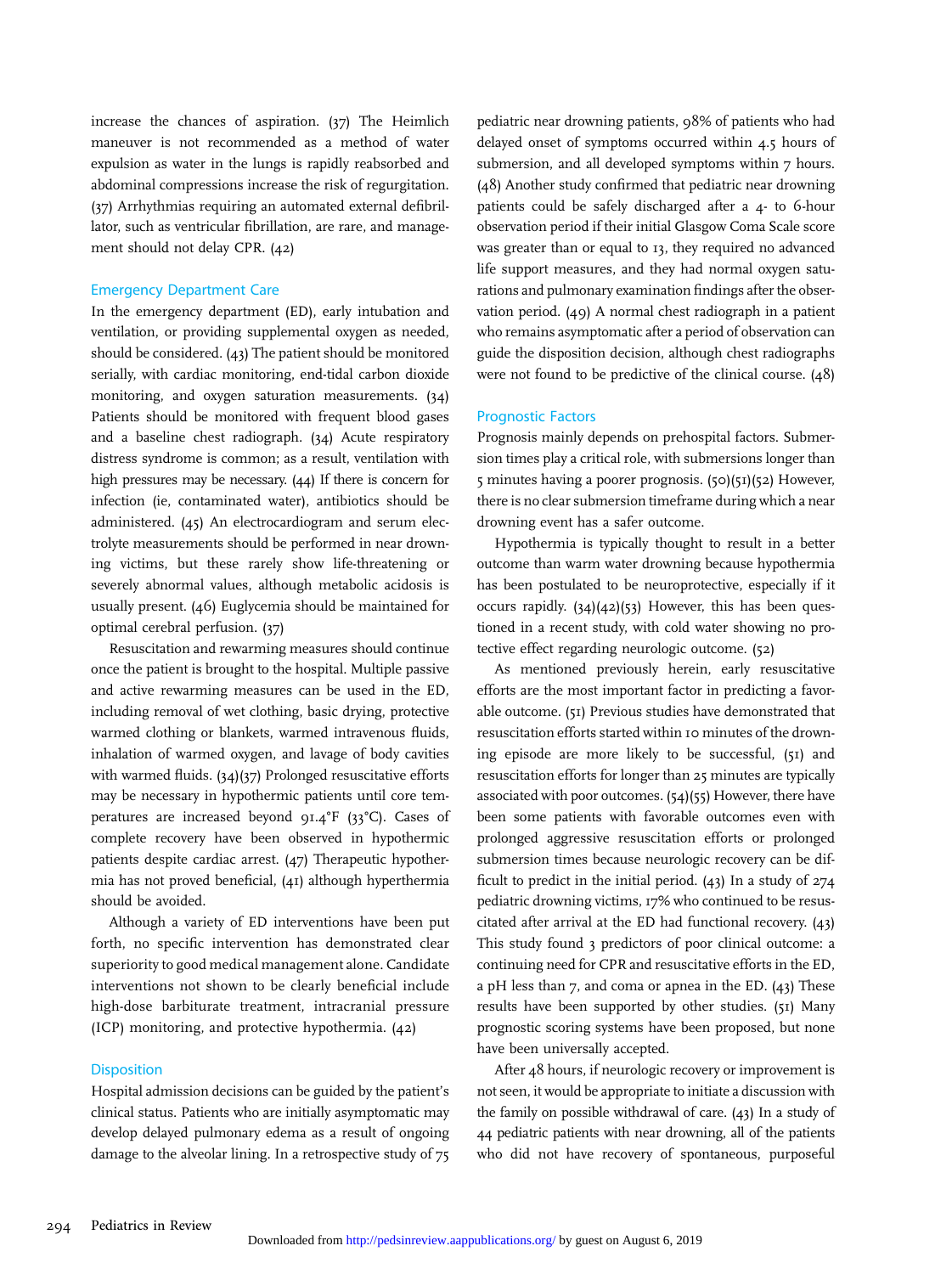movements within 24 hours had very poor neurologic outcomes or died. (56) In addition, a Glasgow Coma Scale score of less than or equal to 5 and unreactive pupils have been shown to be predictors of poor neurologic outcome. (57)

#### Prevention

It is hypothesized that 80% of drownings can be prevented. (37) Prevention strategies include appropriate supervision, avoidance of intoxicants such as alcohol, knowledge of swimming and safety, use of appropriate flotation devices during water sports and activities, and the presence of lifeguards. (37)(45) The use of fencing and self-latching gates around pools has been shown to substantially decrease drowning incidents among children. (31)(58) Caregivers should be counseled on appropriate supervision of infants and toddlers in any area of shallow water, including bathtubs. (59)

Infant swimming programs may provide caregivers a false sense of security and should not replace close supervision. In a 2010 policy statement on drowning prevention, the American Academy of Pediatrics reevaluated the age at which swimming lessons can be considered protective based on new evidence. (60) The American Academy of Pediatrics continues to support swimming instruction for children older than 4 years. Several recent studies have suggested that children I to 4 years of age may also benefit from lessons, although lessons for this age group are not recommended. (61)(62)

In drowning prevention and near drowning, based on strong research evidence, it is important for pediatricians to:

- Understand the factors that influence prognosis in near drowning (50)(51)(52)
- Provide anticipatory guidance to parents of young children and those with epilepsy regarding water safety (60)

### LIFE-THREATENING THORACIC INJURIES

#### Introduction

Although thoracic trauma occurs infrequently in pediatric patients, it is essential to identify potentially life-threatening injuries to provide prompt medical or surgical interventions. The incidence of thoracic trauma in children has been demonstrated to be between 4% and 8%, with blunt and penetrating trauma accounting for 85% and 15% of cases, respectively. (63)(64) The most common mechanisms of injury in patients sustaining blunt trauma are motor vehicle accidents, intentional injury, and falls. The most common thoracic injuries due to blunt trauma include pulmonary contusions, pneumothorax, hemothorax, and rib fractures.

(65) Gunshot wounds, stabbings, and impalement are the most common etiologies of penetrating thoracic trauma resulting in pneumothorax, hemothorax, pulmonary contusion, pulmonary laceration, and blood vessel injury. (65) The mortality rate for thoracic injury is approximately 20%, with a higher rate in penetrating trauma than in blunt trauma. (65) (66) This review focuses on the identification (Table 1) and management (Table 2) of 4 acutely life-threatening thoracic injuries: pneumothorax, hemothorax, flail chest, and cardiac tamponade.

#### **Pneumothorax**

Pneumothorax is defined as the accumulation of air in the pleural cavity. Tension pneumothorax occurs when air in the pleural space causes a contralateral shift of the mediastinum (Fig 1). This causes compression of the thoracic vasculature, reducing systemic venous return to the heart and, therefore, reducing cardiac output. Compression of the contralateral lung restricts lung expansion. Children have a higher rate of tension pneumothorax due to greater compliance of the mediastinal structures. Tension pneumothorax is a diagnosis that should be made clinically, and management should not be delayed for radiologic confirmation. Common symptoms include shortness of breath and chest pain. Vital sign abnormalities may include tachypnea, tachycardia, hypotension, and hypoxia. Examination findings may include cyanosis or pallor, contralateral tracheal deviation, ipsilateral decreased breath sounds, and neck vein distention. The absence of lung sliding on a "point of care focused abdominal sonography in trauma" can provide immediate bedside confirmation. Management includes immediate needle decompression in the midclavicular line at the second intercostal space followed by chest tube insertion.

An open pneumothorax, also known as a sucking chest wound, typically results from penetrating trauma. Air preferentially enters during inspiration through the chest wall defect, compromising lung expansion. A sterile dressing that is occlusive on 3 sides (applied when the patient is in full expiration) will prevent air entry through the chest wall defect on inspiration while allowing air to escape from the nonocclusive fourth side during expiration. Definitive management incudes chest tube placement and closure of the chest wall defect.

#### **Hemothorax**

Hemothorax is defined as the accumulation of blood in the pleural space. Hemothorax occurs 38% and 64% of the time in pediatric patients with blunt and penetrating thoracic trauma, respectively. (65) A hemothorax is most commonly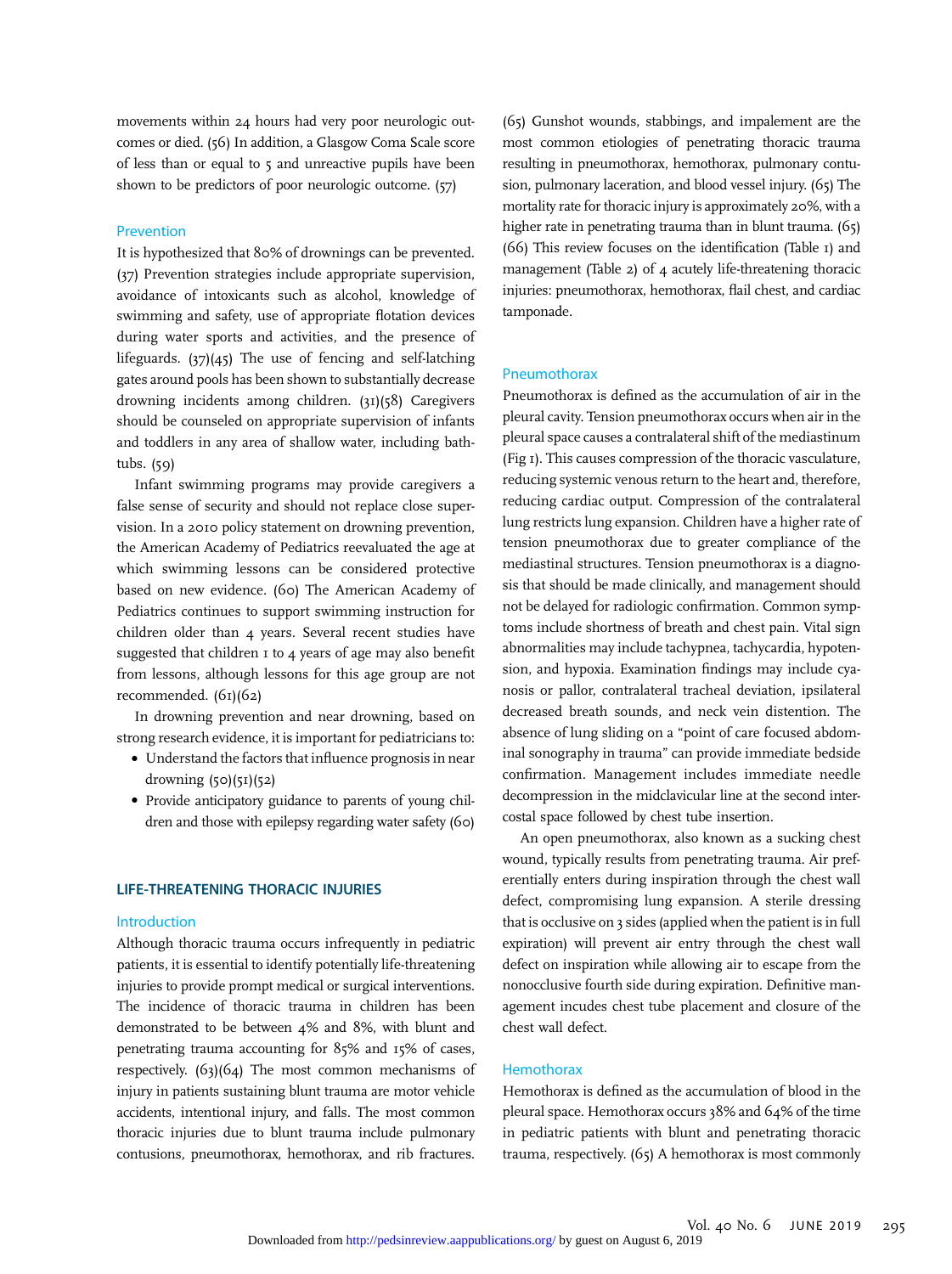| <b>SIGN</b>       | TENSION PNEUMOTHORAX       | <b>MASSIVE HEMOTHORAX</b> | <b>CARDIAC TAMPONADE</b> |
|-------------------|----------------------------|---------------------------|--------------------------|
| Breath sounds     | Decreased (ipsilateral)    | Decreased (ipsilateral)   | Normal                   |
| Lung percussion   | Hyperresonant (ipilateral) | Dull (ipsilateral)        | Normal                   |
| Tracheal position | Deviation (contralateral)  | Midline                   | Midline                  |
| Neck veins        | <b>Distended</b>           | Flat                      | Distended                |
| Heart sounds      | Normal                     | Normal                    | Muffled                  |
|                   |                            |                           |                          |

TABLE 1. Life-threatening Thoracic Injuries: Clinical Signs

The pulmonary component of the extended focused abdominal sonography in trauma examination can assist in rapidly identifying many of the injuries requiring urgent treatment at the bedside.

caused by penetrating injury through injury to systemic or hilar vessels but may also occur from blunt trauma from rib fractures lacerating the underlying lung or other vascular structures. In the adult-sized patient, a massive hemothorax is defined as more than 1,500 mL of blood in the pleural cavity. In pediatric patients, it is defined as greater than or equal to one-third of a child's blood volume (based on an estimated total blood volume of approximately 80 mL/kg).

Clinical signs and symptoms include tachypnea, hypoxemia, increased work of breathing, ipsilateral absent or decreased breath sounds, tachycardia, and hypotension. Hemothorax can be identified with point of care lung ultrasonography or chest radiography (Fig 2). Blood in the pleural cavity may tamponade bleeding, and, therefore, rapid evacuation may actually cause additional bleeding. For this reason, the patient should be adequately fluid resuscitated before thoracostomy tube placement if time permits. Ongoing bleeding may require packed red blood cell transfusion, activation of a massive transfusion protocol, tranexamic acid, or an operative thoracotomy.

#### Flail Chest

Flail chest is defined as the fracture of 3 or more consecutive ribs in more than 2 locations. This creates a mechanically unstable floating or flail segment. A review of the National Trauma Data Bank revealed a 1% rate of flail chest in admitted patients at level  $I$  and  $2$  trauma centers. (67) In the Israeli National Trauma Registry, 2% and 9% of the documented flail chest injuries occurred in patients aged 0 to 14 years and 15 to 24 years, respectively. (68) The same Israeli study demonstrated a mortality rate of 20%, with the risk of mortality higher with increasing age. (68)

Flail chest is typically due to a blunt mechanism, such as a motor vehicle accident, a vehicle versus pedestrian or bicycle accident, or a fall from a height. It can occur over the anterior, posterior, and lateral thoracic chest wall. The degree of force required to cause a flail chest increases the risk of associated underlying pulmonary injury.

Clinically, external signs of chest trauma are frequent. The unstable floating segment leads to paradoxical chest motion. (69) Normally, contraction of the diaphragm and chest wall expansion outward occurs during inspiration to create the negative intrathoracic pressure required for lung expansion. Paradoxical chest wall motion is observed when the flail chest segment is pulled inward from the negative intrathoracic pressure generated during inspiration. This causes a decrease in lung volumes, atelectasis, chest tightness, and dyspnea. (67)

## TABLE 2. Life-threatening Thoracic Injuries: Emergency Management

| <b>INJURY</b>        | <b>TREATMENT</b>                                        |
|----------------------|---------------------------------------------------------|
| Tension pneumothorax | Needle thoracentesis, tube thoracostomy                 |
| Open pneumothorax    | 3-Sided chest wall dressing, tube thoracostomy          |
| Flail chest          | Positive pressure ventilation                           |
| Massive hemothorax   | Crystalloid/colloid resuscitation, tube<br>thoracostomy |
| Cardiac tamponade    | Pericardiocentesis                                      |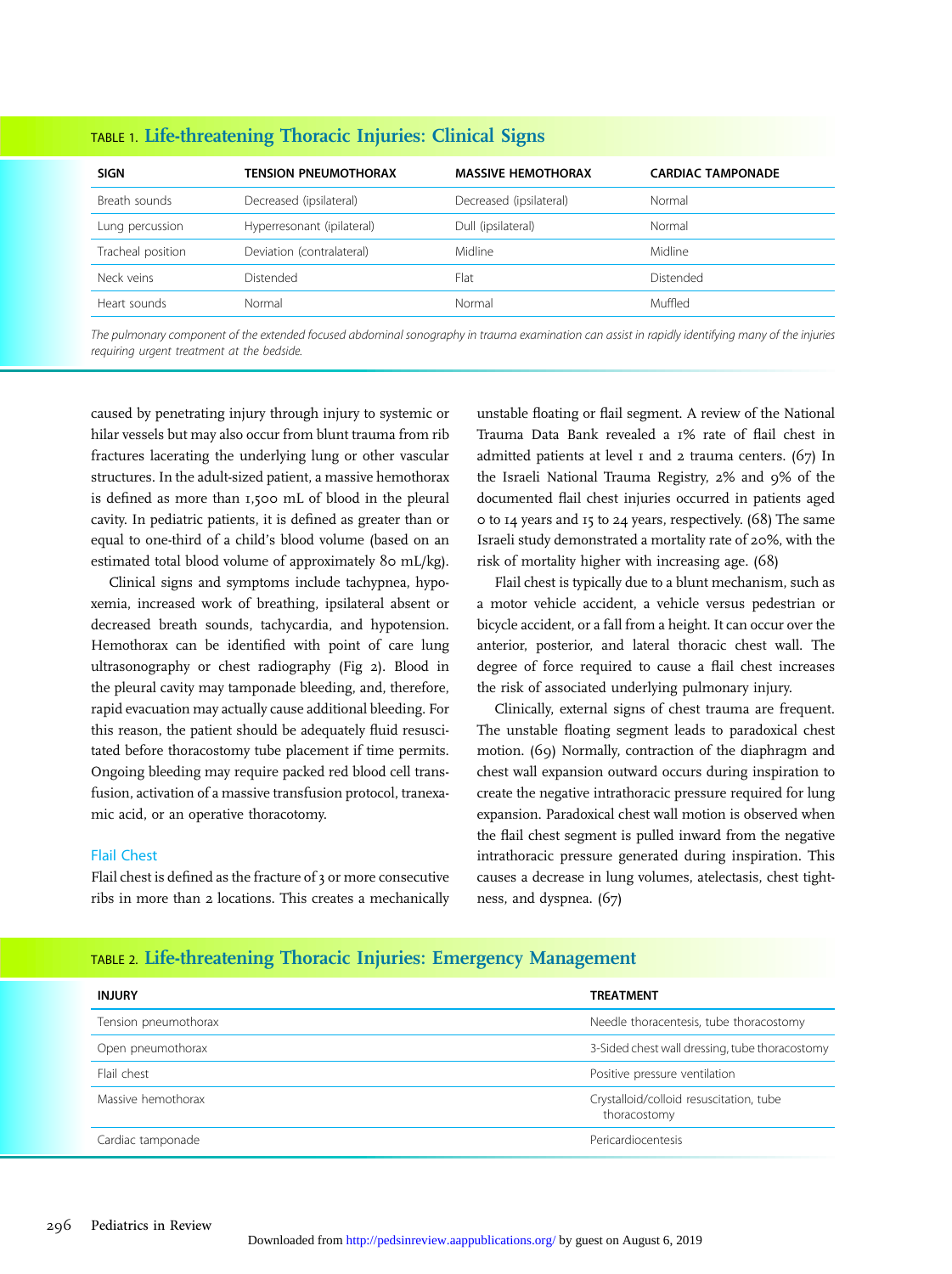

Figure 1. Chest radiograph of tension pneumothorax.

The primary management of flail chest is positive pressure ventilation and possibly surgical fixation. (69)(70)

#### Cardiac Tamponade

Cardiac tamponade is defined as compression of the heart due to accumulation of fluid in the pericardium; it is potentially life-threatening. (71) The pericardium is an elastic sac with a fixed intrapericardial volume, and once this volume is reached the pericardium loses its elasticity. The accumulation of fluid increases intrapericardial pressure, resulting in decreased systemic venous return, decreased stroke volume, and, subsequently, decreased cardiac output.

Cardiac tamponade can be due to infectious, autoimmune, oncologic, cardiac, metabolic, and traumatic causes. Traumatic cardiac tamponade can be due to blunt or penetrating trauma.

The clinical findings of cardiac tamponade are described by the Beck triad of hypotension, distended neck veins, and



Figure 2. Chest radiograph of massive left hemothorax.

distant or muffled heart sounds. Additional findings include tachycardia and pulsus paradoxus. (72) The extent of symptoms is related to the rapidity of fluid accumulation with gradual accumulation having fewer symptoms. Tachycardia compensates to maintain cardiac output in response to decreased stroke volume. Tachycardia may not be present in patients with underlying bradycardia or in patients who present with early tamponade.

Pulsus paradoxus is defined as "an inspiratory decrease in systolic blood pressure of greater than 10 mm Hg." (72) Pericardial tamponade results in ventricular interdependence, which indicates that the total volume of blood in the heart chambers is constant. An increase in blood volume in one chamber produces a decrease in blood volume in the other chambers. During tamponade physiology, inspiration results in negative intrathoracic pressure. This increases right heart venous return and decreases left heart blood volume, ultimately decreasing systolic blood pressure during inspiration.

Electrocardiography may reveal low voltages, sinus tachycardia, signs of pericarditis such as diffuse ST-segment elevations, or electrical alternans. Low voltage is thought to be due to the pericardial fluid having a dampening effect. Electrical alternans is the alternation of the height of the QRS complex from beat to beat. Electrical alternans is thought to be due to movement of the heart in the pericardial fluid. (71)(72)

Chest radiographs may show an enlarged cardiothymic silhouette. The "point of care focused abdominal sonography in trauma" can directly visualize fluid in the pericardial space and can be used to guide pericardiocentesis.

Management of cardiac tamponade requires removal of the pericardial fluid. This can be accomplished by either pericardiocentesis or surgical drainage. Catheter drainage of pericardial fluid is the preferred method of pericardiocentesis in urgent situations. (72) Surgical drainage with or without a pericardial window is the preferred method for traumatic hemopericardium or purulent pericarditis. (72)

In cases of thoracic injury, it is important for the pediatrician to:

- Use clinical signs and symptoms to rapidly identify lifethreatening thoracic injuries (based on some research evidence as well as consensus) (63)
- Understand that point of care ultrasonography, such as the extended focused abdominal sonography in trauma, performed at the bedside can confirm the clinical diagnosis of life-threatening thoracic injury and guide procedures such as pericardiocentesis (based primarily on consensus due to lack of relevant clinical studies)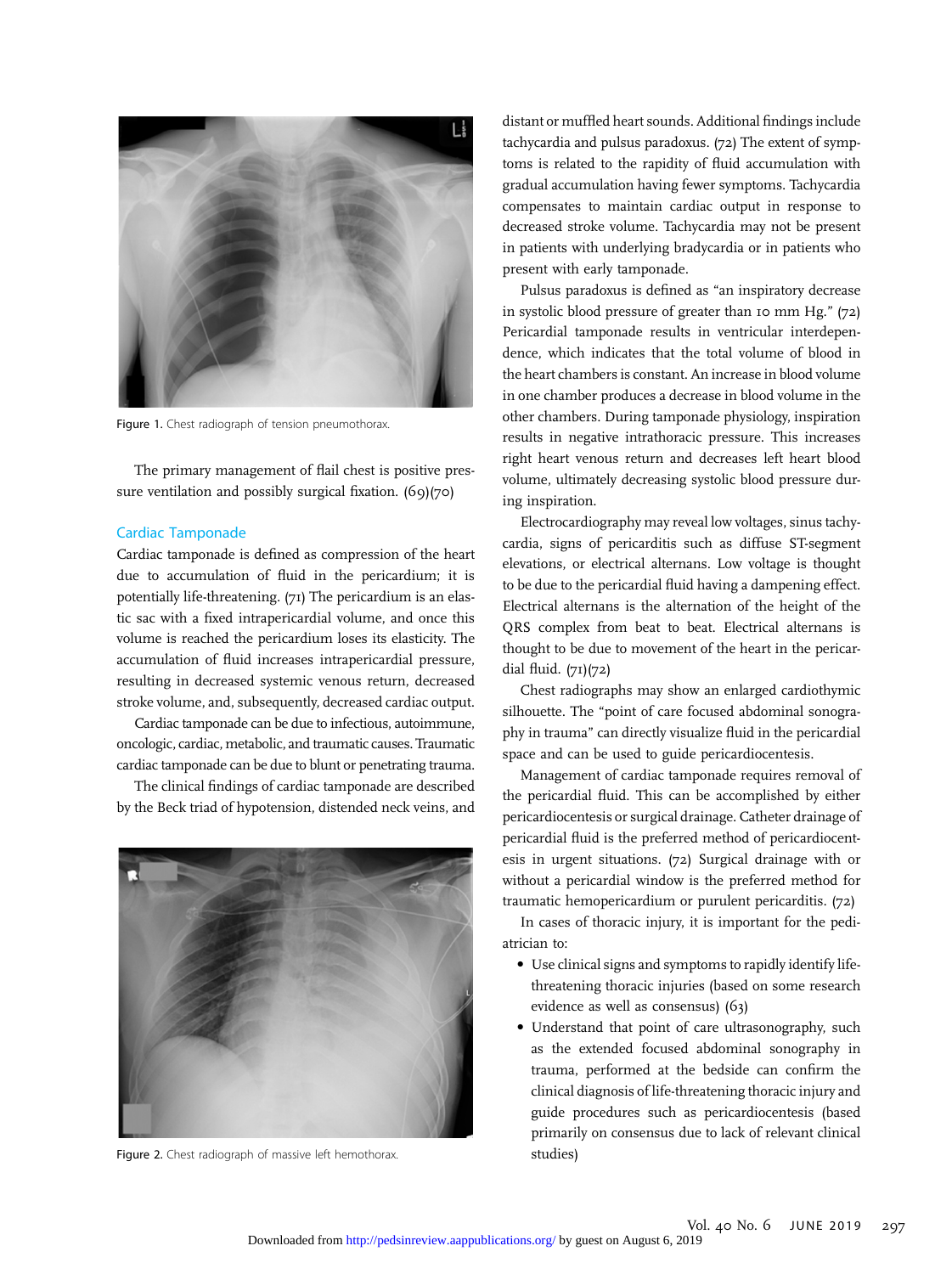• Review the rapid interventions that can prevent further deterioration; both supportive care, such as oxygen, ventilation, and fluid resuscitation, and specific interventions, such as needle thoracentesis, tube thoracostomy, and pericardiocentesis, may be required (based on some research evidence as well as consensus) (70)

#### CEREBRAL EDEMA

#### Introduction

Cerebral edema is a dreaded and devastating complication of an asphyxial or traumatic event. Asphyxiation can occur by way of several mechanisms in infants and children, including suffocation, choking, and cardiac arrest. Asphyxial cardiac arrest and traumatic brain injury are the most common reasons for children to require some form of cerebral resuscitation. (73) Both asphyxia and traumatic brain injury can result in secondary cerebral injury, including ischemic injury, stimulation of cascades of excitotoxicity, neuronal death, and cerebral edema. (73)

Cerebral edema is defined as excess accumulation of water in the intracellular or extracellular space of the brain. (74) Cerebral edema, if untreated, leads to increased ICP, ischemia, and herniation. Signs and symptoms of cerebral edema in infants and children can be subtle, and early recognition and early intervention are imperative to prevent further neurologic injury and death.

#### Pathophysiology

The Monro-Kellie hypothesis is that the total volume of the contents of the skull—the brain, cerebrospinal fluid, and blood volume—should be constant at all times. (75) Consequentially, if the volume of one of the contents is increased, the volume of other contents must decrease to compensate. These compensatory mechanisms fail if the volume of brain, blood, or cerebrospinal fluid continues to increase, resulting in a rise in ICP. As ICP rises, cerebral blood flow is decreased, leading to diffuse ischemia and increased cerebral edema with an increased risk for herniation. (74)

After an asphyxia event, edema and increased arterial cerebral blood volume result in cerebral swelling. It is believed that an increase in cerebral blood volume in children may have a greater contribution to cerebral swelling than it does in adults. (76) An open fontanel in infants does not prevent cerebral edema and its complications. (73)

The injury cascade begins with the release of glutamate into the extracellular space, which causes calcium and sodium channels to open. Sodium builds up intracellularly by means of a membrane ATPase pump, thus creating an osmotic gradient for water to flow into the cell. Because of hypoxia, the ATPase pump is eventually inactivated, which reduces calcium and sodium exchange. Because both sodium and calcium increase intracellularly, water continues to move from the extracellular to the intracellular space, and the increase in intracellular calcium stimulates an inflammatory response. This inflammatory response results in the release of free radicals and proteases, which attack cell membranes and blood vessels, causing irreversible cell damage. (75)

#### Clinical Features

The presentation of cerebral edema varies by both the age of the patient and whether the increase in pressure is acute or chronic. A high index of suspicion is required to quickly identify and treat the underlying process. Failure to act quickly may have devastating consequences.

Symptoms of cerebral edema and subsequent increased ICP include headache, nausea, and vomiting. In nonverbal children and infants, the signs can be subtle and include fussiness, irritability, and somnolence. Papilledema may not be present if the rise in ICP was sudden because it may take days to develop. Occasionally, extraocular movement abnormalities and unequal pupil size are found on physical examination. Less frequently, findings of increased ICP may also include seizures or a preference for the knee-chest position. The Cushing triad is the presence of bradycardia, hypertension, and abnormal respirations. (75) These are late findings and a warning of impending herniation. (75)

#### Imaging

Neuroimaging should not delay treatment if cerebral edema is suspected. In patients with an acute elevation in ICP secondary to cerebral edema, neuroimaging findings may not be apparent in the first 24 hours. When imaging is obtained, a noncontrast brain computed tomographic (CT) scan is preferred owing to its rapid availability and speed of imaging compared with magnetic resonance imaging. (73) On a CT scan, areas of edema appear as low density, which is caused by the dilution of the components of the white matter. (73) The CT scan can reveal both the presence of edema and the specific type of edema. (75) Magnetic resonance imaging findings on diffusion-weighted imaging windows can show watershed pattern injury with edema.

#### Nonpharmacologic Management

The assessment of a patient with suspected cerebral edema follows the sequence of airway, breathing, and circulation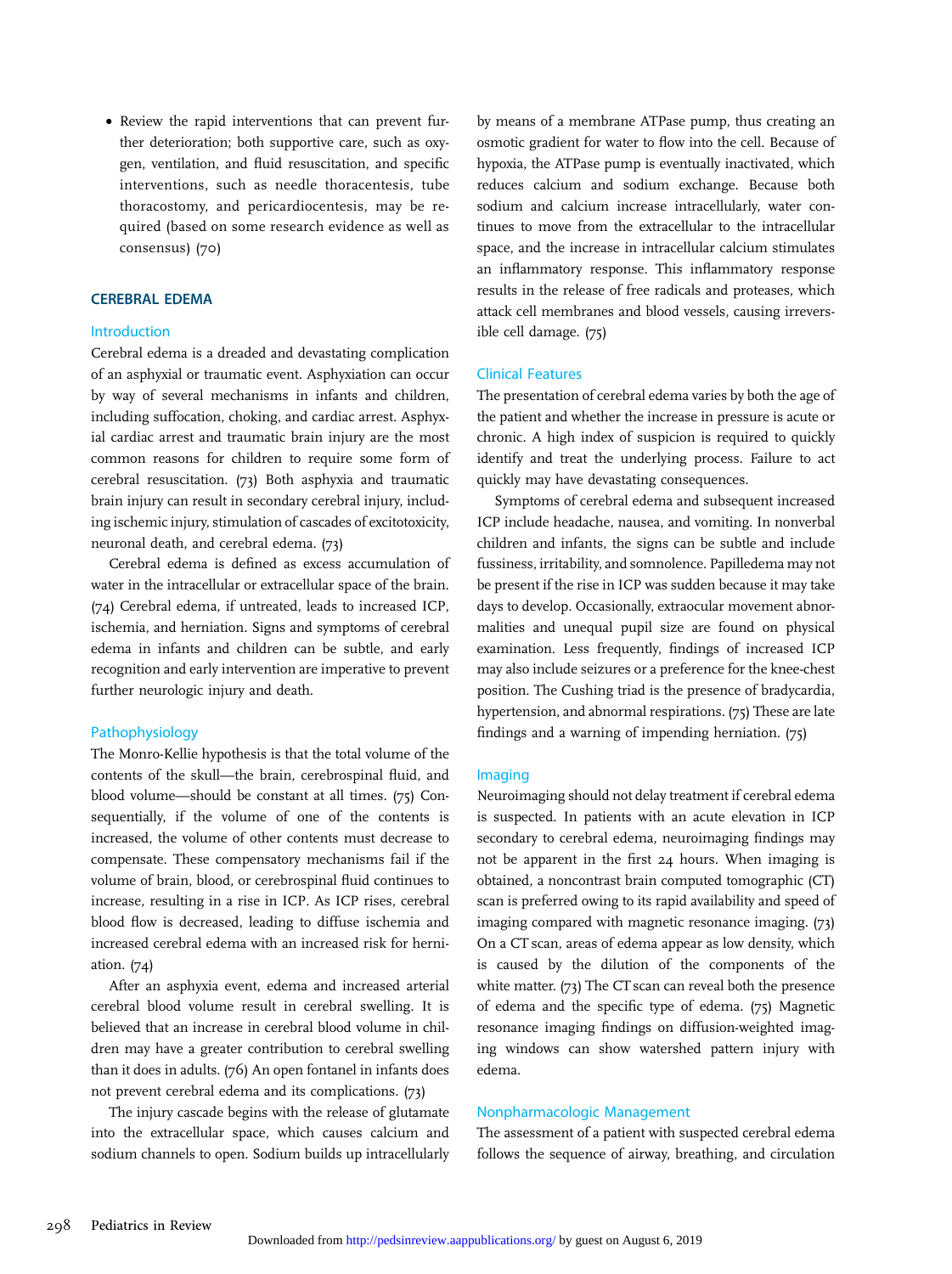and the immediate management of conditions identified before assessing neurologic status. If impending respiratory failure, herniation, or loss of airway protection is suspected, the airway should be secured by means of intubation using a cerebroprotective approach to sedation and paralysis. Accumulation of carbon dioxide results in vasodilation of cerebral vasculature and, thus, it is recommended to maintain a Paco<sub>2</sub> of 30 to 35 mm Hg to help prevent the development of intracranial hypertension. (73) A Paco<sub>2</sub> less than 25 mm Hg, an end point that at one time was used to guide ventilator settings, has been found to instead cause cerebral vasoconstriction, leading to worsening hypoxia and cerebral ischemia. (75) Continuous end-tidal carbon dioxide monitoring can be used to assess the degree of hyperventilation.

Elevation of the head of the bed to no more than 15° to 30° allows for venous drainage by gravity. In addition, the patient's head should be kept midline to limit neck vein compression and impaired venous return. (74)

In a patient with cerebral edema, close blood pressure monitoring is imperative. (74) Fluid restriction has a small effect on cerebral edema and, if practiced too aggressively, can lead to hypotension, which may conversely increase ICP. (75) Hypertension can be a compensatory mechanism to maintain cerebral blood flow in the setting of elevated ICP. Rapidly decreasing an elevated blood pressure or failing to address hypotension in a patient with cerebral edema can result in cerebral ischemia and worse neurologic outcomes. (75)

Tight temperature and glucose control in a patient with cerebral edema can have a neuroprotective effect. Previous studies have demonstrated that body temperature higher than 99.5°F (37.5°C) and blood glucose level greater than 150 mg/dL (8.3 mmol/L) are associated with worsening cerebral edema. (75) Therefore, hyperthermia and glucosecontaining substances should be avoided in the patient with cerebral edema. Trials of therapeutic hypothermia after inhospital (15) and out-of-hospital (16) cardiac arrest failed to show a benefit to hypothermia over therapeutic normothermia in pediatric patients.

#### Pharmacologic Management

Hyperosmolar therapy with 3% hypertonic saline or mannitol is administered to patients with suspected cerebral edema with ICP elevations greater than 20 mm Hg or with clinical signs of impending herniation. (75) The recommended mannitol dose is 0.5 to 1.0 g/kg. This dose can be repeated every 4 hours for sustained ICP greater than 20 mm Hg. Close monitoring of urine output and blood pressure is essential because mannitol promotes diuresis.  $(75)$ 

Unlike mannitol, hypertonic (3%) saline does not result in diuresis and may maintain hemodynamic stability by maintaining intravascular volume. Hypertonic saline can be administered as an initial bolus of 5 to 10 mL/kg, followed by an infusion of 0.5 to 1.5 mL/kg per hour. (75) Serum sodium levels should be monitored. Serum sodium levels greater than 160 to 165 mEq/L (>160-165 mmol/L) do not provide an additional reduction in ICP. (75)

Additional therapies to consider in patients with raised ICP include antiepileptics and corticosteroids. The role of corticosteroids in head trauma, however, is not well defined.  $(74)$ 

For patients with cerebral edema, based on some research evidence as well as consensus, it is important for pediatricians to:

- Understand that signs and symptoms of cerebral edema may be subtle in young children and when readily apparent often indicate advanced disease and impending herniation. (73)(74)(75)
- Use both nonpharmacologic methods, such as elevation of the head of the bed, maintenance of normal blood pressure, and control of hyperventilation, and pharmacologic treatment with hyperosmolar therapy, such as mannitol or hypertonic saline, to rapidly reduce cerebral edema if impending herniation is suspected. (73)(74)(75)

References for this article are at [http://pedsinreview.aappubli](http://pedsinreview.aappublications.org/content/40/6/291)[cations.org/content/40/6/291.](http://pedsinreview.aappublications.org/content/40/6/291)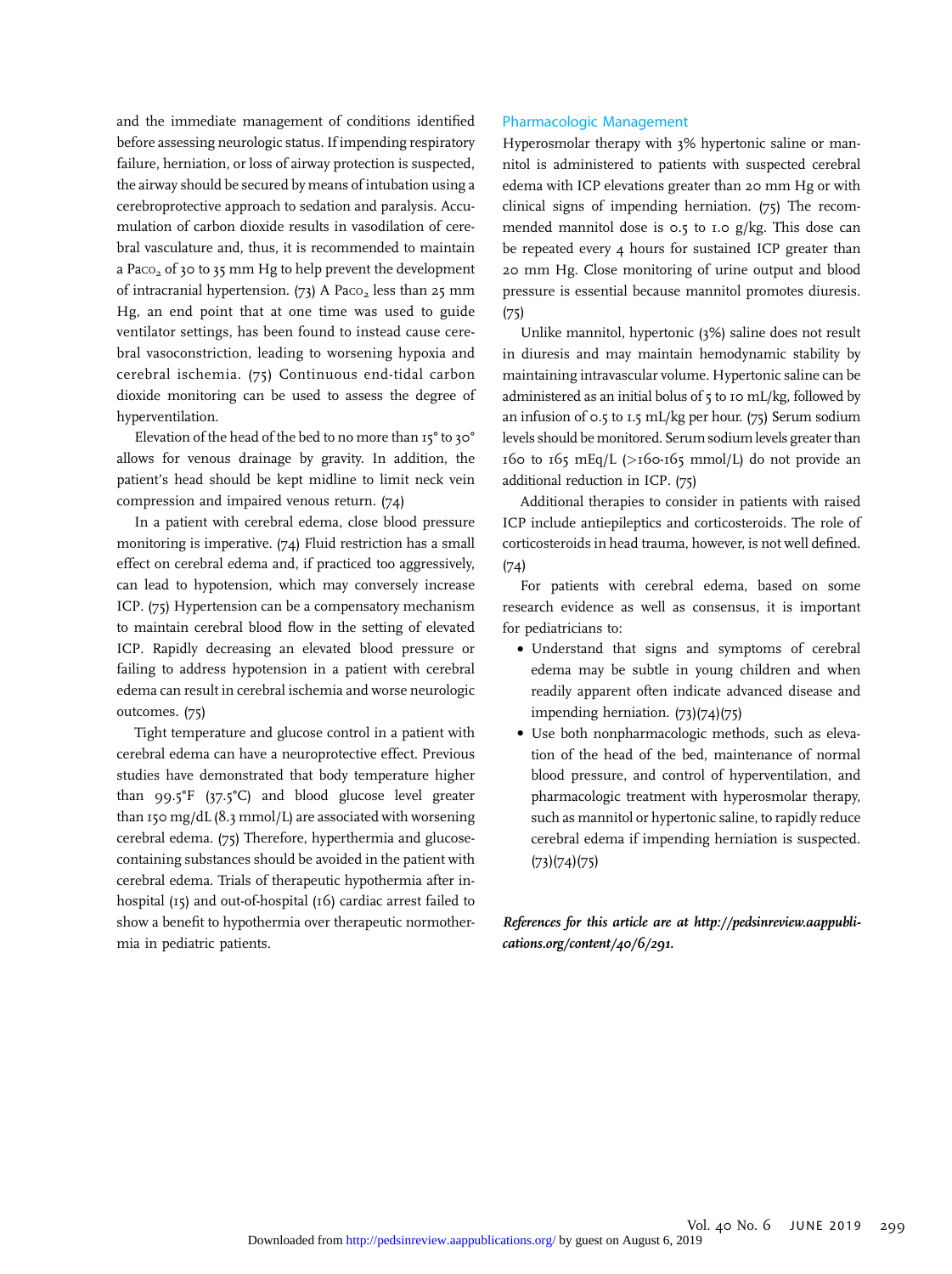# PIR Quiz

There are two ways to access the journal CME quizzes:

1. Individual CME quizzes are available via the blue CME link under the article title in the Table of Contents of any issue. 2. To access all CME articles, click "Journal CME" from Gateway's main menu or go directly to: [http://www.aappublications.](http://www.aappublications.org/content/journal-cme) [org/content/journal-cme.](http://www.aappublications.org/content/journal-cme)

3. To learn how to claim MOC points, go to: [http://www.aappublications.org/content/moc-credit.](http://www.aappublications.org/content/moc-credit)

- 1. A 9-month-old infant presents to the emergency department after asphyxial cardiac arrest. REQUIREMENTS: Learners Which of the following is most likely to increase this child's chances of neurologically favorable survival?
	- A. Bystander cardiopulmonary resuscitation (CPR).
	- B. Compression depth of 2 cm.
	- C. Compression rate of 80/min.
	- D. Use of amiodarone.
	- E. Use of compression-only CPR.
- 2. Return of spontaneous circulation is achieved in the emergency department in a 2-yearold child who had a witnessed cardiac arrest. Which of the following is currently recommended for postresuscitation care?
	- A. Broad spectrum antibiotics.
	- B. Permissive hypercapnia.
	- C. Target oxygen saturations of 94% or greater.
	- D. 24-hour therapeutic hypotension.
	- E. 24-hour therapeutic hypothermia.
- 3. A 3-year-old child was found underwater in the family swimming pool in full arrest. Bystander CPR was administered. On arrival at the emergency department, the child is comatose, has a palpable pulse, and is breathing spontaneously, although respirations are labored. Which of the following is the most important next step in the management of this patient?
	- A. Heimlich maneuver to empty the stomach of swallowed water.
	- B. Immediate endotracheal intubation.
	- C. Initiation of broad spectrum antibiotics.
	- D. Maintenance of cervical spine immobilization.
	- E. Measurement of serum electrolytes.
- 4. A 6-year-old child has hypotension, distended neck veins, and muffled heart sounds after suffering blunt chest trauma in a motor vehicle collision. Breath sounds are equal bilaterally. The nurse notes a pulsus paradoxus of 25 mm Hg. Which of the following is the most appropriate physiologic explanation for the nurse's finding?
	- A. The patient has a flail chest. Outward motion of the flail chest segment during inspiration causes the pulsus paradoxus.
	- B. The patient has an isolated pneumothorax. Hypotension leads directly to the pulsus paradoxus.
	- C. The patient has an isolated pneumothorax. Hypoxia itself causes the pulsus paradoxus.
	- D. The patient has pericardial tamponade. Tachycardia and restriction in ventilation cause the pulsus paradoxus.
	- E. The patient has pericardial tamponade. Ventricular interdependence and increased right heart venous return during inspiration cause the pulsus paradoxus.

can take Pediatrics in Review

quizzes and claim credit online only at: [http://](http://pedsinreview.org) [pedsinreview.org](http://pedsinreview.org).

To successfully complete 2019 Pediatrics in Review articles for AMA PRA Category 1 Credit<sup>TM</sup>, learners must demonstrate aminimum performance level of 60% or higher on this assessment. If you score less than 60% on the assessment, you will be given additional opportunities to answer questions until an overall 60% or greater score is achieved.

This journal-based CME activity is available through Dec. 31, 2021, however, credit will be recorded in the year in which the learner completes the quiz.



2019 Pediatrics in Review now is approved for a total of 30 Maintenance of Certification (MOC) Part 2 credits by the American Board of Pediatrics through the AAP MOC Portfolio Program. Complete the first 10 issues or a total of 30 quizzes of journal CME credits, achieve a 60% passing score on each, and start claiming MOC credits as early as October 2019. To learn how to claim MOC points, go to: [http://www.aappublications.](http://www.aappublications.org/content/moc-credit) [org/content/moc-credit.](http://www.aappublications.org/content/moc-credit)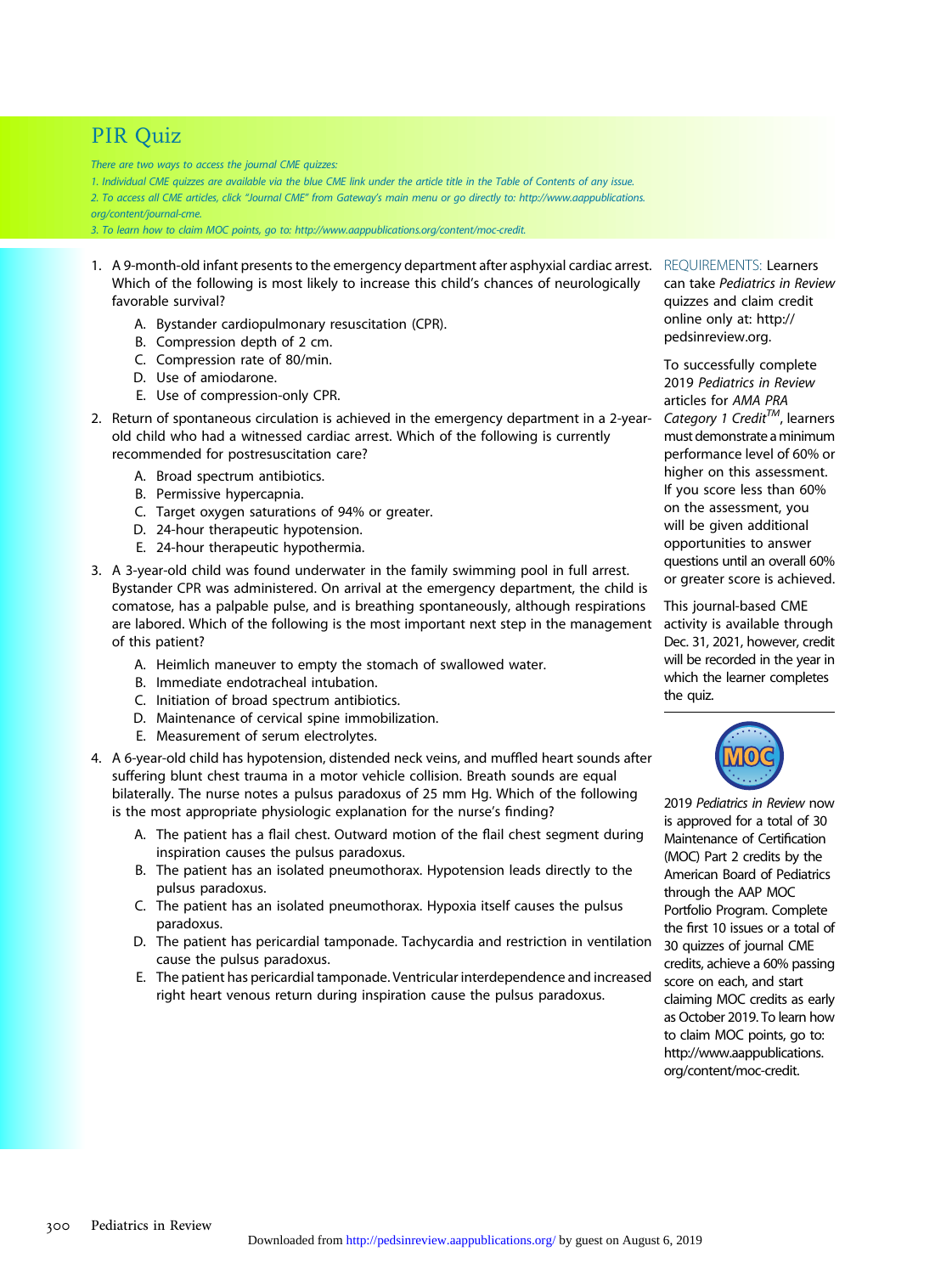- 5. A 10-year-old child has had a ventriculoperitoneal shunt in place for several years due to hydrocephalus after surgery for a central nervous system malignancy. The mother notes that the child has been increasingly sleepy during the past 24 hours, has vomited 5 times in the past 8 hours, and complains of a severe headache. On physical examination his heart rate is 50 beats/min and blood pressure is 135/75 mm Hg. He has unequal pupil sizes. His respirations are irregular. On neurologic examination, the child is quite somnolent but does respond slowly to questions. Which of the following is the most appropriate next step in the management of this patient?
	- A. Administer intravenous fluids with a high concentration of glucose.
	- B. Administer labetalol with a target systolic blood pressure of 110 mm Hg.
	- C. Administer mannitol, 0.5 g/kg.
	- D. Administer normal saline, 20 mL/kg.
	- E. Lower the head of the bed.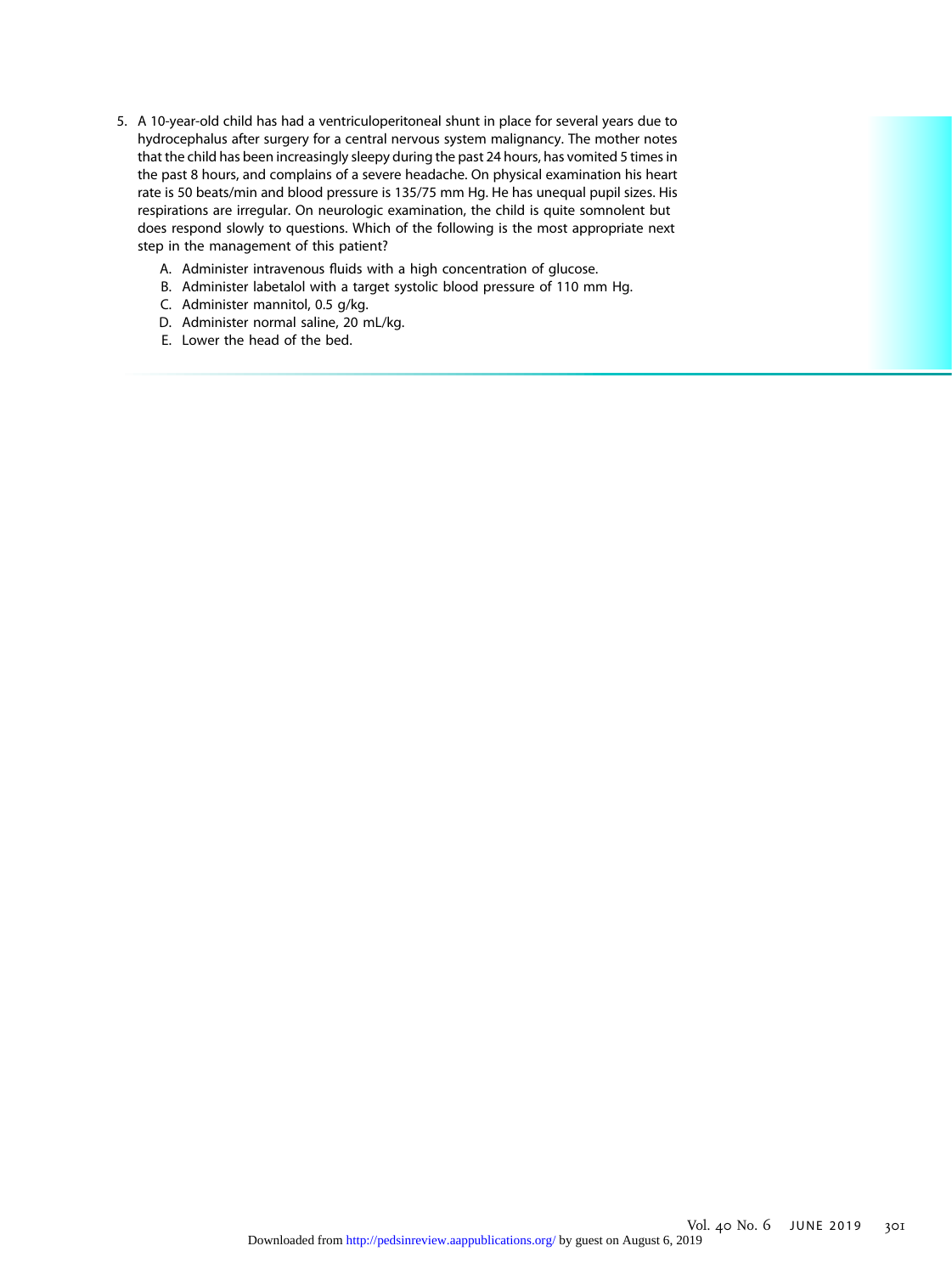## **Common Conditions Requiring Emergency Life Support**

DOI: 10.1542/pir.2017-0331 *Pediatrics in Review* 2019;40;291 Michael Mojica Kelsey Fawcett, Nicole Gerber, Shweta Iyer, Guillermo De Angulo, Martin Pusic and

| <b>Updated Information &amp;</b><br><b>Services</b> | including high resolution figures, can be found at:<br>http://pedsinreview.aappublications.org/content/40/6/291                                                                                                                                                                                                                                                                                                                         |
|-----------------------------------------------------|-----------------------------------------------------------------------------------------------------------------------------------------------------------------------------------------------------------------------------------------------------------------------------------------------------------------------------------------------------------------------------------------------------------------------------------------|
| <b>References</b>                                   | This article cites 70 articles, 20 of which you can access for free at:<br>http://pedsinreview.aappublications.org/content/40/6/291.full#ref-list<br>-1                                                                                                                                                                                                                                                                                 |
| <b>Subspecialty Collections</b>                     | This article, along with others on similar topics, appears in the<br>following collection(s):<br><b>Critical Care</b><br>http://classic.pedsinreview.aappublications.org/cgi/collection/critical<br>care sub<br><b>Emergency Medicine</b><br>http://classic.pedsinreview.aappublications.org/cgi/collection/emerge<br>ncy_medicine_sub<br><b>Trauma</b><br>http://classic.pedsinreview.aappublications.org/cgi/collection/trauma<br>sub |
| Permissions & Licensing                             | Information about reproducing this article in parts (figures, tables) or<br>in its entirety can be found online at:<br>https://shop.aap.org/licensing-permissions/                                                                                                                                                                                                                                                                      |
| <b>Reprints</b>                                     | Information about ordering reprints can be found online:<br>http://classic.pedsinreview.aappublications.org/content/reprints                                                                                                                                                                                                                                                                                                            |